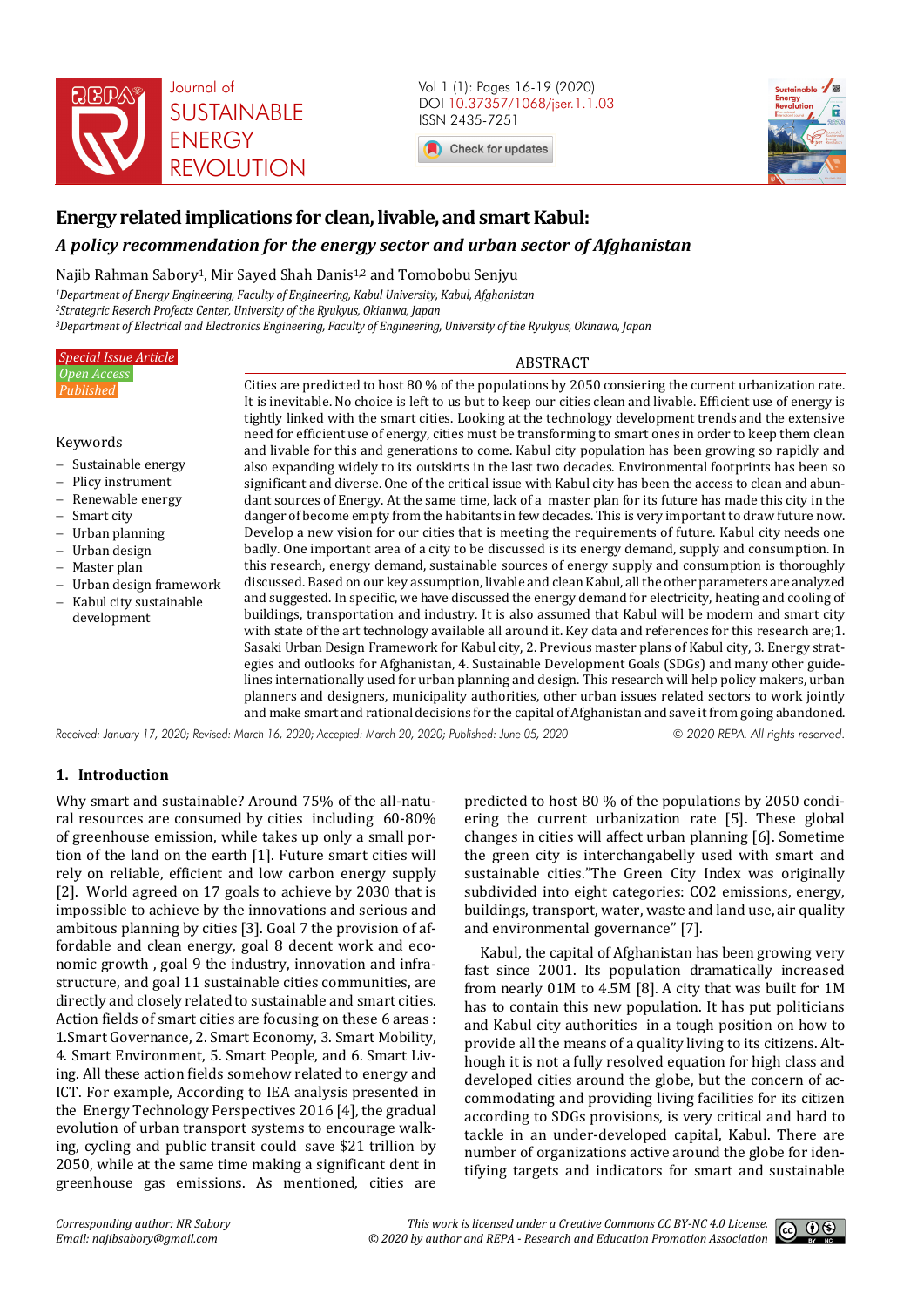cities. ITU, United Nations, ISO and some others are among them to name [9]. However, to adapt in the first step and then managing the implementation of these targets and approaching to their identified goals has put a high burden on city leaders.

This research will help policy makers, urban planners and designers, municipality authorities, other urban issues related sectors to work jointly and make smart and rational decisions for the capital of Afghanistan and save it from going abandoned.

## **2. Problem statement**

There are both global level and local level problems associated with cities. Climate change conerns due to fossil fuel consumption is a global concern. There are targets set by UN Framework Convention on Climate Change (UN-FCCC) to reduce greenhouse gas emission [10]. On the other hand, local concerns associated with energy consumption has been equally important issue. Government of Afghanistan has set an ambitious target to generate 95% of its energy from renwable energy resources by 2032 [11]. However no framework and strategy has yet been developed to take them to this target. Government of the Islamic Republic of Afghanstan in related to the SDGs, has set a target to increase access to affordable, reliable and modern electricity from 30% in 2016 to 80% (no target set for the expansion of renewable energy, energy efficiency and improvement) by 2020 [12].

Again, no clear roadmap and frameworks for these visions exist. Recently, a design framework for Kabul city (KUDF) is developed pointing to the sustainable energy provisions for Kabul city. But, it only discusses this topic in the city level, talking about substations expansion, renewable energy projects, energy efficiency improvement, rooftop solar hot water, waste to energy and a number of policy recommendations for the lower level [13]. However, they have not pointed out to any national or citylevel targets for CO2 emissions reduction and energy targets. ICT and IoT which is one of the pre-requisites of the smart city is not considered at all in KUDF. Most of the industrial parks are still running of diesel generator that costs around 60 cents per Kwh while the price of the grid electricity is 10 cents for industrial users [14]. Considering all the above issues, it can be said that there is no policy or plan existing that draw a smart and sustainable future for Kabul city, which is one of the global as well as local requirements for modern and new generation of cities.

#### **3. Solution mechanism**

A sustainable solution for these problems is the existence of a framework, where all the stakeholders are able to come togather, and identify and set national targets for takcing these problem. A preliminary and high level framework is proposed in Figure 1.



**Figure 1.** Proposed framework for a smart and sustainable Kabul

According to this framework, the government, in the cabinet level is suggested to set some national targets for big cities of Afghanistan, specifically for the capital, Kabul city. In the next level, relevant ministries and entities are supposed to prepare there plans and goals based on this national targets.

An evaluation and measurement mechanism is also proposed to be developed in order to track the progress, identify chockpoints and bottlenecks, and prepare regular reporting of each entity.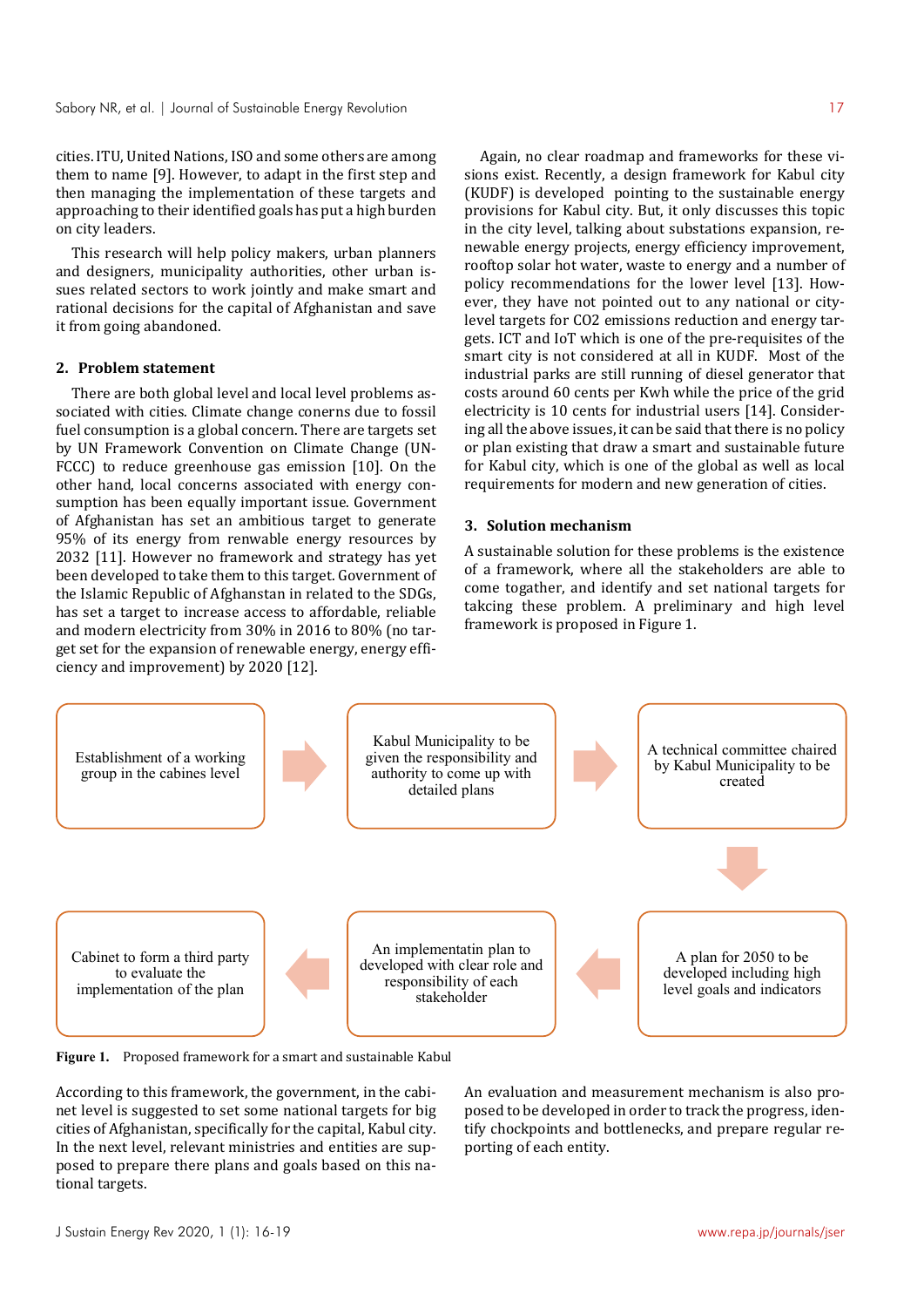#### **4. Methodology**

In this research, a number of reports, papers, urban plans related to energy integration in the urban planning processes has been reviewed. Based on the findings and suggestions of these literature and practices, a high level framework is prepared as shown in Figure 1.

# **5. Result and discussion**

The main findings of this research is focusing on lack of a framework for considering integrating of energy, sustainability and smart cities indicators for Kabul city urban development and design framework. It shows that there is issues in the policy and political level that has left out this important topic in the urban development equation. Therefore, some policy recommendations are proposed for the policy makers to enable them start discourse in the urban development context.

Kabul municipality need to empower its policy and planning team by adding another department to deal with the ICT and IoT matter which is key for designing a smart and sustainable city. In addtion to this team, a strong planning team need to be in place in order to transition Kabul to a smart and sustainable city.

#### **6. Findings**

From this research, it is revealed that there are some efforts and debates that is discussing this important issue in different levels of the government and Kabul city, but there is no national consensus on how the problems of Kabul city and other major cities such as Herat, Kandahar, Jalalabad and Mazar e Sharif could be solved. The leading body to consider energy integration in urban planning processes, is missing. There are different sources of complexity in including energy issues in urban planning as detailed by Rittel and Webber [15]. Some are listed below that is true in the context of Kabul city:

- 1- Lack of a single problem statement
- 2- Conflicting values
- 3- Conflicting objectives
- 4- Multiple tactics to address the problems
- 5- Multiple actors with the power to assert their values
- 6- Scientific complexity and uncertainty
- 7- Political complexity and uncertainty
- 8- Administrative complexity and uncertainty
- 9- Dynamic context

# **7. Conclusion and recommendations**

To make Kabul a livable, smart and sustainable, government need to take immediate and strong steps. Kabul, the most polluted city in Afghanistan, will not be anymore a good place unless sustainability for this city is included in the national security agenda. Kabul municipality as the

leading entity should step in and propose specific targets and goals for the short, medium and long term of this city. Below are specific recommendation to save Kabul and make it a city where the modern world expects:

- 10-Prepare a strategic plan where sustainability and smartness is the main agenda
- 11-Raising awareness about SDGs and climate change plans for municipalities and city residents.
- 12-Develop an integrated city plan where SDGs and smart –sustainable city indicators require
- 13-Limit the role of state power utility (DABS) and MEW and give more role and responsibility to Kabul municipality.
- 14-Develop and enforce energy code for buildings to ensure better performance, especially in commercial and administrative buildings.
- 15-Developing a comprehensive and efficient transportation network advocating fast transit systems to decrease energy consumption and congestion.
- 16-Encouraging the use of solar energy in many applications (such as Solar Rooftop and water heaters and street lighting)
- 17-Establishing a strong and independent Energy regulatory body for Kabul city
- 18-Increase private sector engagement
- 19-Promoting planting designated green areas but using ecological landscapes and choosing suitable plants that are responsive to the Kabul climate and that require less maintenance.

## **References**

- [1] Dodman D, Diep L, Colenbrander S (**2017**) "Resilience and resource fffciency in cities" Nairobi, Kenya, *United Nations Environment Programme (UNEP)*. (https://wedocs.unep. org/bitstream/handle/20.500.11822/20629/Resilience\_resource\_efficiency\_cities.pdf?sequence=1&amp%3BisAllowed=) *Accessed*: *1 November 2019*
- [2] Batty M, Axhausen KW, Giannotti F, Pozdnoukhov A, Bazzani A, et al. (**2012**) "Smart cities of the future" *The European Physical Journal Special Topics* (vol. 214, no. 1, pp. 481–518) https://doi.org/10.1140/epjst/e2012-01703-3
- [3] United Nations (UN) (**2020**) "Sustainable Development Goals (SDGs)" (https://sustainabledevelopment.un.org/ sdgs) *Accessed*: *1 November 2019*
- [4] Energy technology perspectives 2016: Towards sustainable urban energy systems (**2016**) *Executive summary* Paris, France, *International Energy Agency (IEA)*. (https://webstore.iea.org/download/summary/1057) *Accessed*: *1 November 2019*
- [5] World urbanization prospects (**2019**) *The 2018 revision* New York, USA, *United Nations (UN)*. (https://population.un.org/wup/Publications/Files/WUP2018-Report.pdf) *Accessed*: *1 November 2019*